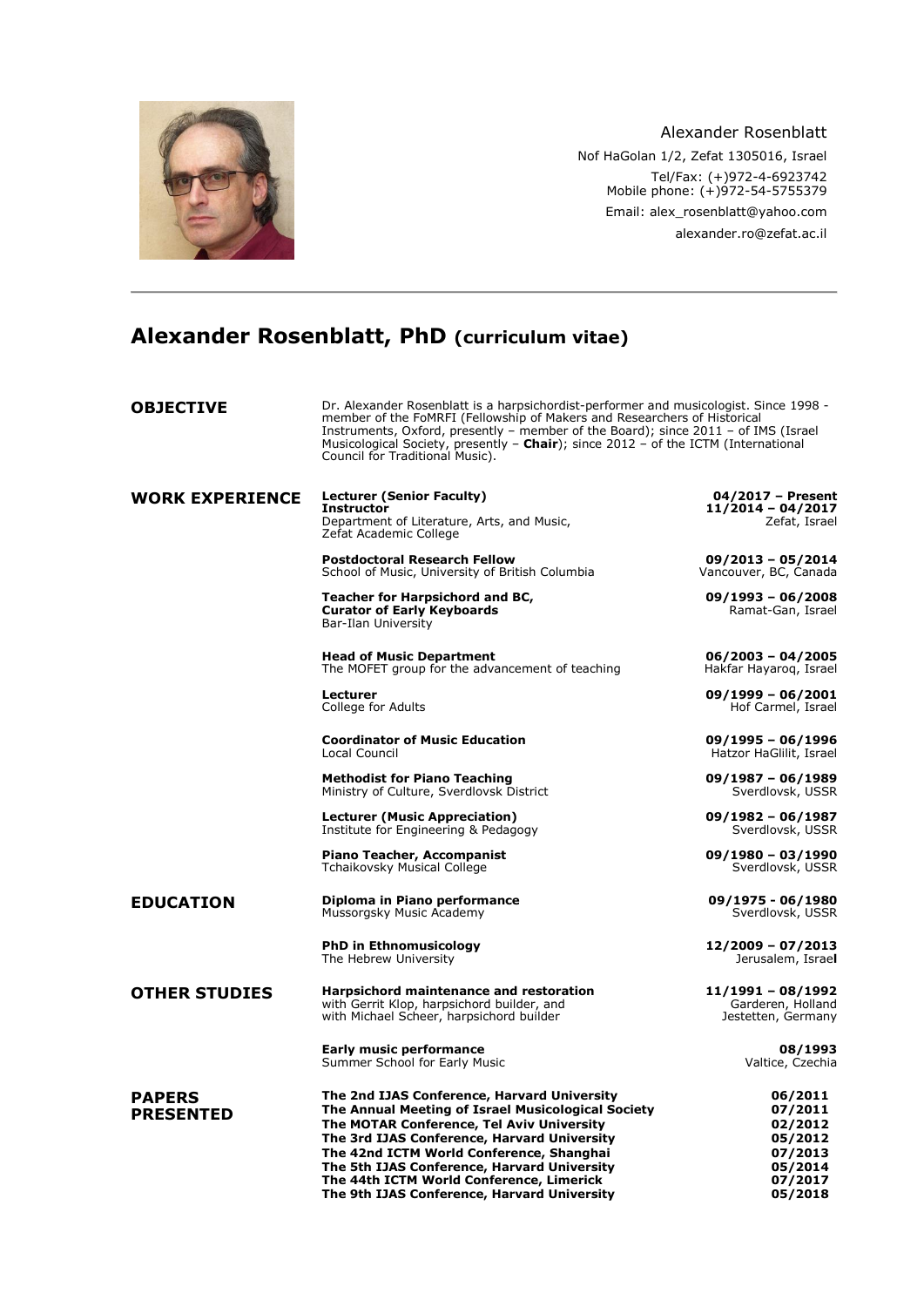### **Publications**

- Rosenblatt, Alexander. 2009. "A Keyboard Instrument in a Painting. Unsigned Portrait with a Keyboard Instrument: an Attempt to Ascribe a Painting," *FoMRHI Quarterly* 113:42-44.
- -------------------------. 2009. "A Keyboard Instrument in a Photograph. A Reed Organ at the House of German Clergy in Jerusalem: Meditating on a Photograph from the Late 1920s," *FoMRHI Quarterly* 114:10-15.
- -------------------------. 2010. "A Keyboard Instrument in a Museum. A Rebuilt Italian Harpsichord at the Metropolitan Collection (NY): Restoring a Chain of Events," *FoMRHI Quarterly* 115:31-40.
- -------------------------. 2010. "A Keyboard Instrument in Action. Early Keyboards in Israel: Reportage from the Field," *FoMRHI Quarterly* 116:8-14.

#### *Peer-reviewed articles*

Rosenblatt, Alexander. 2014. "Music of the Arab-Anglicans in Israel: Dynamics of Ethno-Religious Identity." *Sociology Study* 4/7:649-59.

-------------------------. 2014. "Models of Israeli Popular Songs and Songs of Israeli Arab Christians: Indices of Cultural Belonging" (in Hebrew). *MOTAR (Journal of the Faculty of the Arts, Tel Aviv University)* 21:47-52.

-------------------------. 2017. "*Sa Le'at*: A Social Dimension in the Hebrew Song of the Seventies." *Sociology Study* 7/5:268-76.

-------------------------. 2018. "Musical Cultures in the National Hymnbooks of the 1990s." *Min-Ad: Israel Studies in Musicology Online*, 14:24–36. Electronic source: http://www.biu.ac.il/hu/mu/minad/index.htm.

-------------------------. Forthcoming. "Maronite Music Today: The Local and Global Models." *International Journal of Arts and Sciences*.

-------------------------. Forthcoming. "*They Retain Their Beauty*: Christianity and Local Cultures in the Global Era." *Cultural and Religious Studies*.

#### *Book*

Rosenblatt, Alexander. 2015. *Post-Missionary Identities: Music of Indigenous Anglicans in Israel*. Saarbrücken: Lambert Academic Publishing.

#### **Presentations**

- 2011. *Music of Arab-Anglicans in Israel: Decoding a Complex Identity.* Paper presented at the Second IJAS Conference on the Harvard campus, Cambridge, MA, May 29–June 2.
- 2011. *Music of the Arab-Anglican Churches in Israel: Expressions of a Complex Identity.* Paper presented at the Annual Meeting of Israel Musicological Society, Raanana, Israel, July 3-4.
- 2012. *Models of Israeli Popular Songs and Songs of Christian Palestinians in Israel: Indices of Cultural Belonging* (in Hebrew). Paper presented at 21st MOTAR Conference, Tel Aviv University, Israel, February 14-15.
- 2012. *Arts and Sciences towards a Remodeling of the Global Cultural Space.* **Introductory presentation** at the Third IJAS Conference on the Harvard campus, Cambridge, MA, May 27-31.
- 2013. *Music of the Arab-Anglicans in Israel: Dynamics of Ethno-Religious Identity.* Paper presented at the 42nd ICTM World Conference, Shanghai, China, July 11-17.